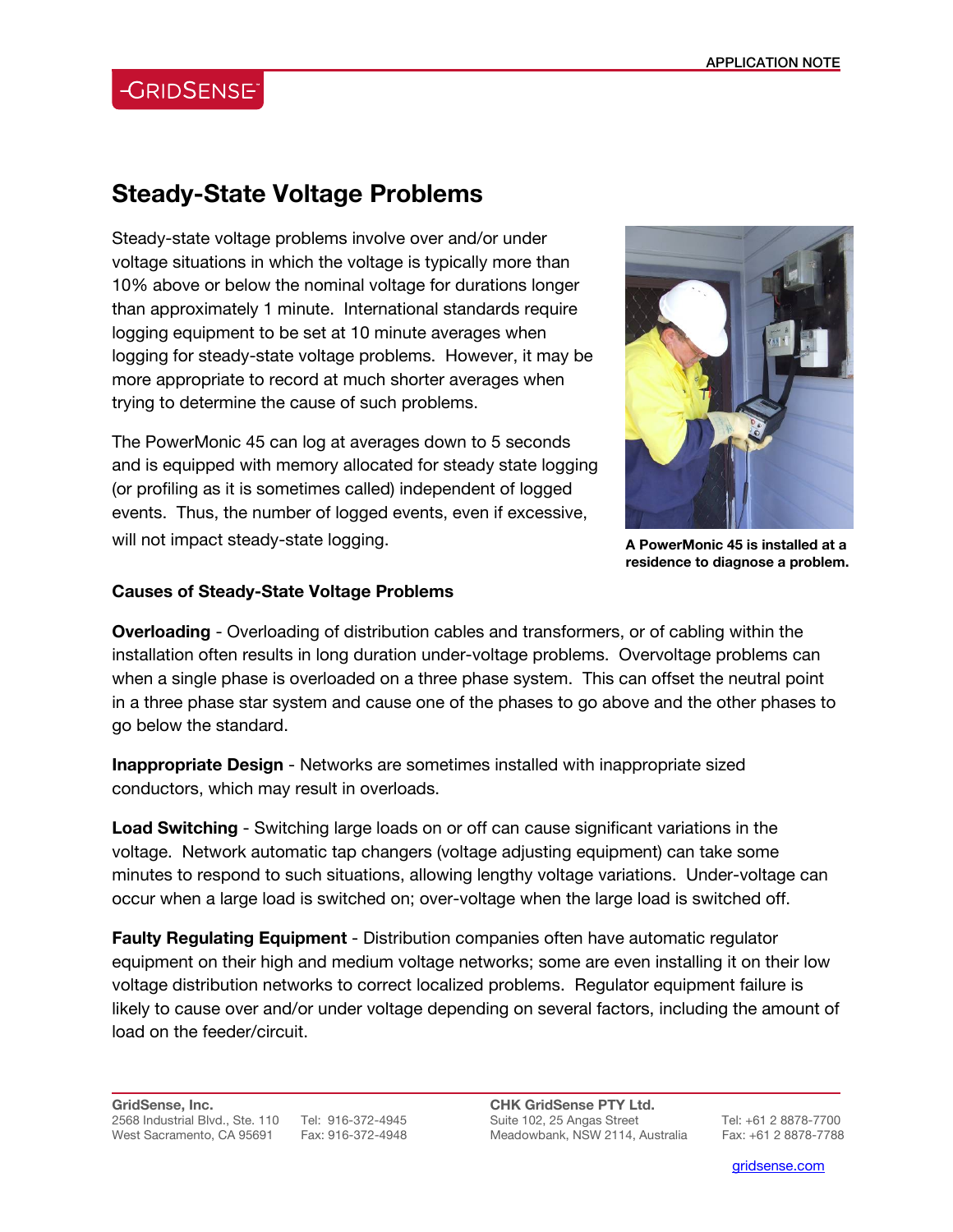### -GRIDSENSE<sup>®</sup>

**Network Reconfiguration** - Distribution companies sometimes need to reconfigure their networks, which results in less than ideal supply voltage. This may be until regulating equipment responds or for much longer durations until the network is returned to normal.

### **Effects of Sustained Over-Voltage**

- Reduced light bulb lifespan
- Reduced electronic equipment lifespan
- Equipment destruction from high voltages
- Increased motor losses
- Overvoltage protection operation

### **Effects of Sustained Under-Voltage**

- Less efficient stoves
- Dull incandescent lighting
- Dropping out of discharge lighting
- Contactor chatter and heating
- Increased motor losses

### **Required Standard (Australia)**

The required level of voltage to be supplied by a distributor in Australia is either set by the National Electricity Rules, AS60038 and/or state based legislation. At low voltage, the distributor should supply a nominal voltage of 230 volts, plus 10% and minus 6% at the point of supply.

A voltage transformer will be required to measure voltages at high voltage and a GridSense PowerMonic substation converter kit to connect to substation CTs (Application Note – Monitoring Zone Substations).

 $\overline{a}$